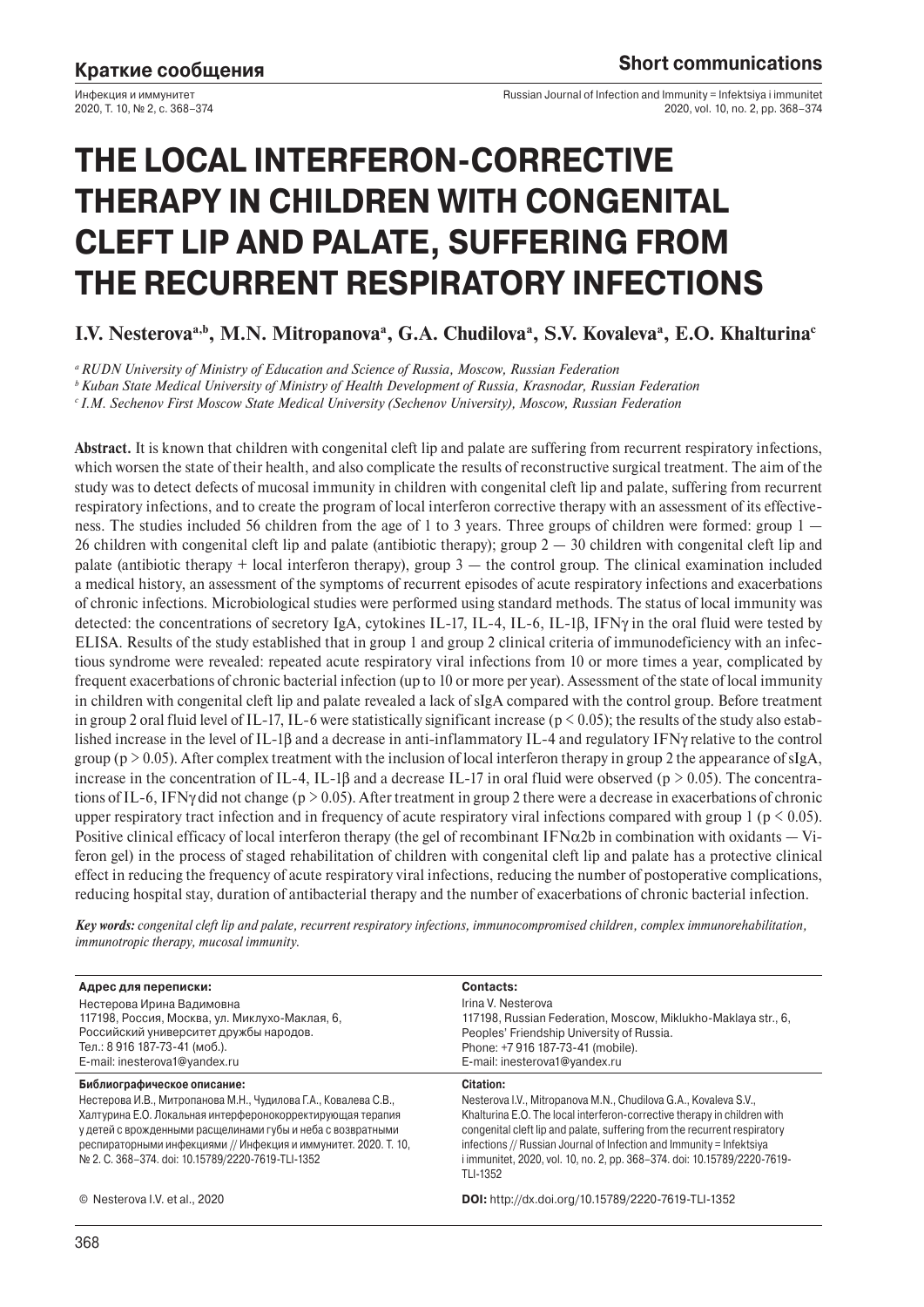# **ЛОКАЛЬНАЯ ИНТЕРФЕРОНОКОРРЕКТИРУЮЩАЯ ТЕРАПИЯ У ДЕТЕЙ С ВРОЖДЕННЫМИ РАСЩЕЛИНАМИ ГУБЫ И НЕБА С ВОЗВРАТНЫМИ РЕСПИРАТОРНЫМИ ИНФЕКЦИЯМИ**

Нестерова И.В.<sup>1,2</sup>, Митропанова М.Н.<sup>1</sup>, Чудилова Г.А.<sup>1</sup>, Ковалева С.В.<sup>1</sup>, Халтурина Е.О.<sup>3</sup>

*1 ФГАБОУ ВО Российский университет дружбы народов Министерства образования и науки России, Москва, Россия*

*2 ФГБОУ ВО Кубанский государственный медицинский университет Минздрава России, г. Краснодар, Россия* <sup>3</sup> Первый Московский государственный медицинский университет им. И.М. Сеченова (Сеченовский университет),

*Москва, Россия*

**Резюме.** Известно, что дети с врожденной расщелиной губы и неба страдают от рецидивирующих респираторных инфекций, которые ухудшают состояние их здоровья, а также осложняют результаты реконструктивного хирургического лечения. Целью данного исследования явилось выявление дефектов мукозального иммунитета у детей с врожденной расщелиной губы и неба, страдающих рецидивирующими инфекциями респираторного тракта, а также создание программы локальной интерферонотерапии с последующей оценкой ее эффективности. В исследовании приняли участие 56 детей в возрасте от 1 года до 3 лет. Были сформированы три группы: 1-я группа — 26 детей с врожденной расщелиной губы и неба (антибиотикотерапия); 2-я группа — 30 детей с врожденной расщелиной губы и неба (антибиотикотерапия + локальная интерферонотерапия), 3-я группа — контрольная группа. Клиническое обследование включало в себя сбор анамнеза, оценку симптомов ОРВИ и обострений хронических инфекций. Микробиологические исследования проводились с использованием стандартных методов. Определяли параметры мукозального иммунитета, а именно: концентрацию sIgA, цитокинов IL-17, IL-4, IL-6, IL-1β, IFNγ в ротовой жидкости методом ИФА. Результаты исследования показали, что в 1-й и 2-й группах детей были детектированы клинические критерии иммунодефицита с инфекционным синдромом: повторные ОРВИ от 10 и более раз в год, осложненные частыми обострениями хронических бактериальных инфекций (до 10 и более в год). Определение параметров мукозального иммунитета у детей с врожденной расщелиной губы и неба показало отсутствие sIgA по сравнению с контрольной группой. Перед лечением у детей 2-й группы уровень IL-17, IL-6 в ротовой жидкости был статистически значимо повышен (Р < 0,05); по результатам исследования также установлено повышение уровня IL-1β и снижение противовоспалительного IL-4 и регуляторного IFNγ относительно группы контроля ( $P > 0.05$ ). После проведения комплексной терапии с включением локальной интерферонотерапии во 2-й группе отмечается появление sIgA, повышение концентрации IL-4, IL-1β и снижение IL-17 в ротовой жидкости (Р > 0,05). Концентрации IL-6, IFN не изменились (Р > 0,05). После терапии во 2-й группе наблюдалось снижение частоты обострений хронических инфекции верхних дыхательных путей и частоты ОРВИ по сравнению с 1-й группой (Р < 0,05). Позитивный клинический эффект локальной интерферонотерапии (гель рекомбинантного IFN $\alpha$ 2b в сочетании с антиоксидантами — Виферон гель) в процессе поэтапной реабилитации детей с врожденной расщелиной губы и неба оказывает протективный клинический эффект, выражающийся в снижении частоты ОРВИ, уменьшении количества послеоперационных осложнений, сокращении времени пребывания в стационаре, снижении длительности применения антибактериальных препаратов, уменьшении количества обострений хронических очагов бактериальной инфекции.

*Ключевые слова: врожденная расщелина губы и неба, рецидивирующие респираторные инфекции, иммунокомпрометированные дети, комплексная иммунореабилитация, иммунотропная терапия, мукозальный иммунитет.*

# Introduction

There has been a progressive increase in the number of children with congenital malformations throughout the world recently. According to WHO data, congenital clefts of the lips and palate (CCLP) are found in 0.6–1.6 cases per 1000 newborns and in frequency of occurrence they occupy the  $2<sup>nd</sup> - 3<sup>rd</sup>$ place among all congenital malformations of a person. Every year in the Russian Federation more than 20.000 children with CCLP are born [1]. These malformations in children are not only a medical, but also a social problem and require the use of a range of rehabilitation measures, including the timely therapeutic and reconstructive surgical care. To date, the most important method of treatment for CCLP is surgical, however, the timing of surgical intervention often has to be postponed due to the high incidence of infectious and inflammatory diseases of the oral cavity, respiratory tract and ENT organs. A previous clinical observation in children with CCLP showed that these children suffered of complicated and uncomplicated ARVI 10 or more episodes per year with an acute period of 4 to 14 days or more, i.e. the patients were immunocompromised [5, 6]. In addition, despite the continuous improvement of the operations technique, as well as a significant advance in patient care after plastic surgery, the frequency of early and long-term postoperative complications remains quite significant. An indisputable fact is that the formation of the inflammatory process in children with CCLP is associated with anatomical and topographic features that facilitate the penetration of pathogenic microflora onto the oral and nasal mucosa. The prolonged presence of pathogenic microflora on the mucous membranes is accompanied by impaired mu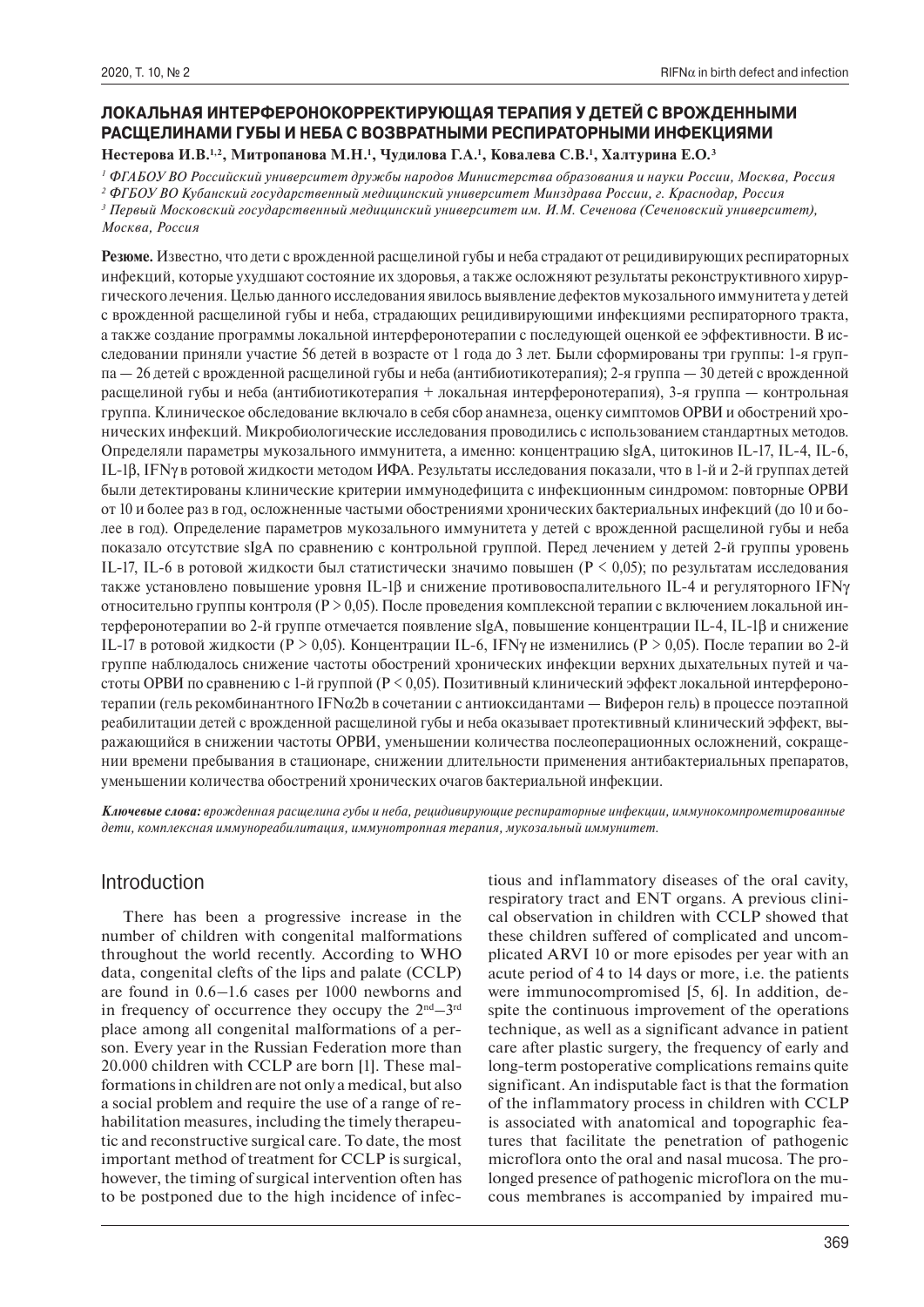cosal immunity [2, 4, 10]. In recent years, a lot of information has accumulated about the role of pro- and anti-inflammatory cytokines in providing anti-infection resistance and in the processes of the formation of inflammatory responses. Many of these cytokines are present in saliva: IL-1, IL-2, IL-4, IL-5, IL-6, IL-8, IL-17, TNFα, IFNα, IFNγ, epidermal growth factor and other growth factors and cytokines [3, 9, 11]. These numerous factors produce mucosal epithelium, lymphocytes and macrophages embedded in the epithelium under the influence of phologogenic stimuli entering the oral cavity and upper respiratory tract. In addition, serum transudate and salivary glands are a source of cytokines in saliva [3, 9]. An important role in anti-infection protection belongs to secretory immunoglobulin A (sIgA). Defects in mucosal immunity lead to easier invasion of pathogens and contribute to their persistence, which supports inflammatory processes. The emerging defects in the functioning of local and systemic immunity in children with CCLP require the development of new approaches to comprehensive rehabilitation. At the same time, one of the most important priority areas is the development of new immunotherapeutic approaches aimed at restoring the defective functioning of both mucosal and systemic immunity, which should, from our point of view, increase the effectiveness of comprehensive rehabilitation.

The aim of the study: to identify the features of the defects in mucosal immunity in children with CCLP, followed by an assessment of the effectiveness of local interferon therapy, which is included in the comprehensive of rehabilitation measures.

## Material and methods

*Treatment groups.* The studies included 56 children with congenital clefts of the lips and palate (CCLP) from the age of 1 to 3 years, who are prepared for a surgical operation to repair a soft palate defect (veloplasty), or were early gentle operated to repair a hard palate defect (uranoplasty), all patients were performed cheiloplasty (surgical lip restoration) in the maxillofacial department of Facial Surgery Children's Regional Clinical Hospital in Krasnodar, Russia. The parents (guardians) of the children gave their informed consent to participate in the study in accordance with the WMA Declaration of Helsinki — Ethical Principles for Medical Research Involving Human Subjects, 2013. All procedures used in this study were approved by the Independent Ethic Committee of Kuban State Medical University (Approval No: 59 from 18.01.2018).

Three groups of children were formed randomly: group  $1 - 26$  children with CCLP (10 boys and 16 girls), having clinical signs of secondary immunodeficiency with an infectious syndrome, under our clinical supervision (comparison group); group 2 — 30 children with CCLP (13 boys and 17 girls) who also

Samples of oral fluid were obtained during a routine examination by a dentist and were stored at –20°C until further analysis.

*Microbiological studies.* Microbiological studies of the oral cavity, nasopharynx and nasal cavity in children with CCLP were performed to identify pathogenic and conditionally pathogenic microorganisms using standard methods.

*ELISA.* The state of mucosal immunity was studied in all groups of children. In group 2, studies of mucosal immunity were performed twice before and after local interferon therapy. To assess the state of mucosal immunity in the oral fluid samples, the concentrations of secretory IgA (sIgA) and cytokines IL-17, IL-4, IL-6, IL-1β, IFNγ were determined by enzyme-linked immunosorbent assay (ELISA) by microplate reader (Ascent, Finland) using appropriate test systems ("Vector-Best", Russia) following the manufacture's instruction.

*Statistical analysis.* A statistical processing of the results was carried out using computer programs Microsoft Excel, StatPlus 2009 using nonparametric tests of Wilcoxon and Mann–Whitney and parametric Student's test. The results were presented as the median with the upper and lower quartiles (Me [Q1; Q3]) or as arithmetic mean and the error of the mean  $(M \pm m)$  depending on distribution. The significance of the differences was determined at  $p \leq 0.05$ .

## Results

Analysis of the clinical status of children with CCLP in groups 1 and 2 revealed the clinical criteria for secondary immunodeficiency with an infectious syndrome: repeated ARVI from 12 or more times a year, complicated by frequent exacerbations (up to 10 or more per year) of chronic bacterial infection in the form of chronic rhinitis, chronic tonsillitis, chronic sinusitis, chronic pharyngotracheitis. Children received from 8 or more courses of antibacterial therapy per year, including the latest generation of cephalosporins used parenterally (tabl. 1).

According to the results of microbiological and bacteriological studies, 10 cultures of gram-positive *(S. epidermidis, S. viridans, S. pneumoniae, E. durans, E. faecium, E. faecalis)* and gram-negative *(Haemophilus influenza, Haemophilus parainfluenzae)* bacterial microorganisms, as well as *C. albicans* and *C. krusei*, were identified. We also have established that the composition and density of microbial communities in different biotopes in children with con-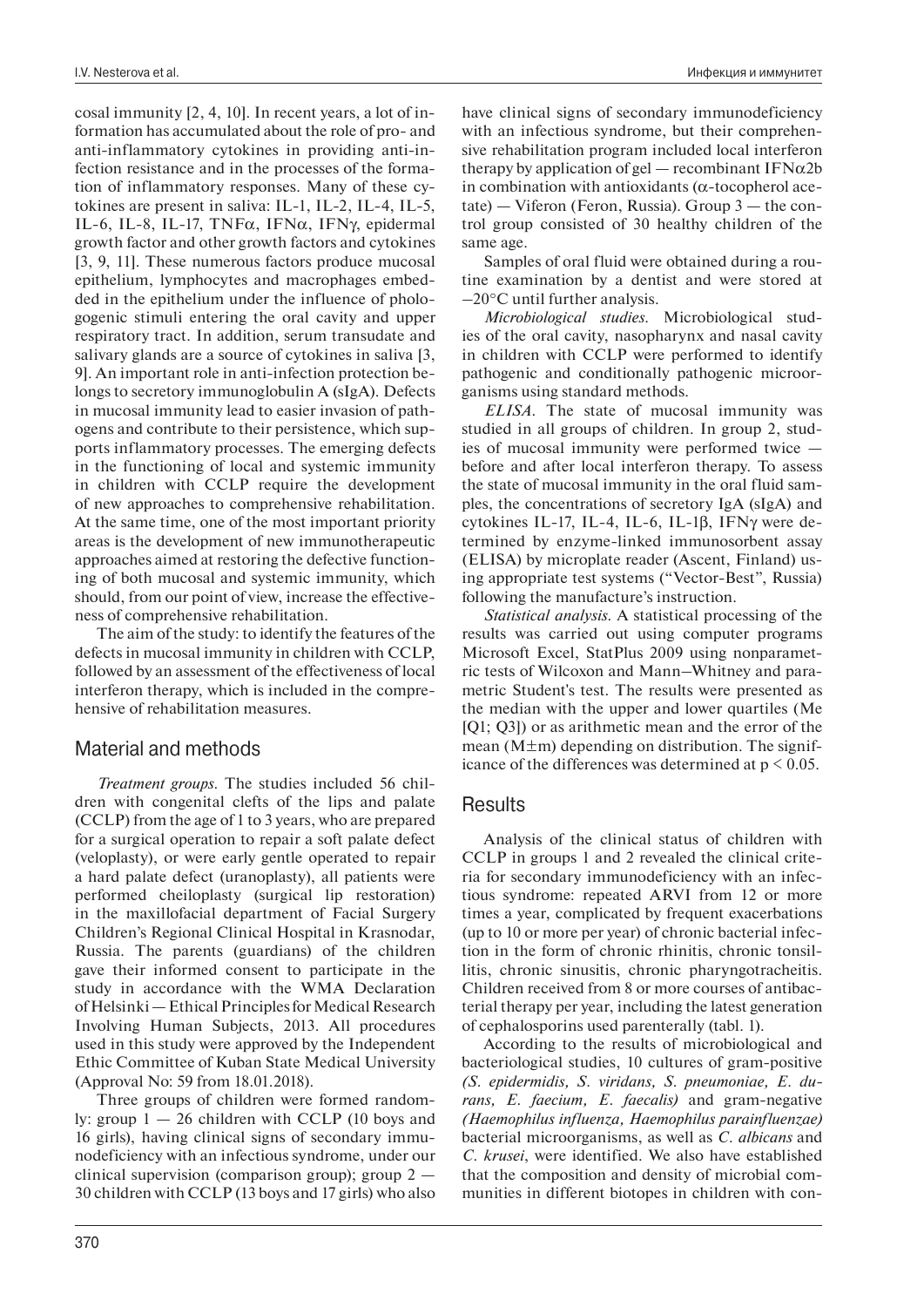genital cleft lip and palate is not the same. In all studied biotopes from all groups we revealed significant changes in the qualitative and quantitative composition of microbes.

In the course of the study, it was revealed that patients with group 1 and group 2 with CCLP had disturbances in the microbiocenosis of the oral cavity and upper respiratory tract against the background of physiological inflammation of the gum mucosa during eruption of temporary teeth. The most common bacterial associations were *S. viridans, S. pneumoniae, Enterococcus faecalis* (in 30% of cases), and monocultures of bacteria mainly *E. durans, E. faecium, S. epidermidis, Haemophilus influenza* (in 70% of cases) and *Candida albicans* (in 20% of cases) with an abundance of soft plaque. Viral infections were represented by persistent respiratory and herpetic viruses, repeated acute herpetic stomatitis. Thus, a decrease in anti-infectious resistance was associated with persistent viral and bacterial infection.

Assessment of the state of local immunity in children with CCLP revealed a lack of sIgA in the OF compared with the control group of the corresponding age (fig. 1).

A statistically significant increase in CCLP level of IL-17 in 4.03 times to 21.8 [10.0; 37.8] pg/ml vs. 5.4 [3.8; 5.9] in the control ( $p \le 0.05$ ), IL-6 up to 3.8 [1.37; 4.3] pg/ml vs. 2.63 [2.41; 2.85] pg/ml ( $p \le 0.05$ ). The results of a study of IL-1β level in CCLP allowed to establish only a tendency to increase — 42.13 [30.0; 57.8] pg/ml vs 34.3 [27.3; 36.1] pg/ml in control  $(p > 0.05)$  and decrease in anti-inflammatory IL-4  $(p > 0.05)$  and regulatory IFN<sub>γ</sub> ( $p > 0.05$ ) relative to control values of relatively healthy children (fig. 2, tabl. 2).

Taking into account the identified defects in the functioning of antiviral immunity, the presence of clinical criteria for secondary immunodeficiency with an infectious syndrome, and the clinical status of patients at different stages of surgical treatment of congenital cleft lip and palate, we developed a program of local interferon therapy to prevent the occurrence of acute respiratory viral infections and reduce the incidence of bacterial infections of the nose and oropharynx, as well as the incidence of postoperative complications.

In both clinical groups antibacterial therapy was prescribed empirically, according to current information about the resistance of pathogens to certain antibacterial drugs. Further, the correction of antibiotic therapy was carried out in view of the results of bacteriological studies (inoculation of the microflora of the oral cavity, nasal cavity and nasopharynx) and determination of sensitivity to antibiotics. The drugs of choice were antibacterial agents from the group of cephalosporins (lifaxone, cefaxone,

**Table 1. Comparative clinical efficacy of complex local interferon therapy in children with congenital clefts of the lip and palate and secondary immunodeficiency (M±m)**

|                                                                                                                                                                   |                          | <b>After therapy</b>                 |                                                                       |                                                          |
|-------------------------------------------------------------------------------------------------------------------------------------------------------------------|--------------------------|--------------------------------------|-----------------------------------------------------------------------|----------------------------------------------------------|
| <b>Clinical criteria of treatment</b><br>efficacy                                                                                                                 | <b>Before</b><br>therapy | Group 1<br><b>Antibiotic therapy</b> | Group <sub>2</sub><br>Local interferon therapy+<br>antibiotic therapy | <b>Significance</b>                                      |
| Number of ARVI cases per year                                                                                                                                     | $12.3 \pm 1.2$           | $8.6 \pm 1.8$                        | $4.9 \pm 2.3$                                                         | $p_{1.2}$ < 0.05<br>$p_{1.3}$ < 0.05<br>$p_{2.3}$ < 0.05 |
| Number of ARVI exacerbation cases<br>per year                                                                                                                     | $10.3 \pm 0.58$          | $8.03 \pm 0.74$                      | $3.4 \pm 0.34$                                                        | $p_{1.2}$ < 0.05<br>$p_{13}$ < 0.05<br>$p_{23}$ < 0.05   |
| Number of chronic bacterial infection<br>exacerbation cases per year (chronic<br>rhinitis, chronic tonsillitis, chronic<br>sinusitis, chronic pharyngotracheitis) | $5.1 \pm 2.61$           | $4.5 \pm 0.52$                       | $3.8 \pm 0.56$                                                        | $p_{1.2}$ < 0.05<br>$p_{1.3} > 0.05$<br>$p_{23}$ > 0.05  |
| Number of antibiotic therapy courses<br>per year (including parenteral)                                                                                           | $8.96 \pm 0.12$          | $7.20 \pm 0.86$                      | $6.34 \pm 0.58$                                                       | $p_{1.2}$ < 0.05<br>$p_{1.3} > 0.05$<br>$p_{2,3} > 0.05$ |

| Table 2. The state of mucosal immunity in children with congenital cleft lip and palate before and after local |  |
|----------------------------------------------------------------------------------------------------------------|--|
| interferon therapy (Me [Q1; Q3])                                                                               |  |

| <b>Group</b>                   | IL-17, $pg/ml$           | $IL-4$ , $pg/ml$       | $IL-6$ , $pg/ml$      | IL-1 $\beta$ , pg/ml  | IFN $\gamma$ , pg/ml | slgA, g/I    |
|--------------------------------|--------------------------|------------------------|-----------------------|-----------------------|----------------------|--------------|
| <b>Control</b>                 | 5.4                      | 18.65                  | 2.63                  | 34.31                 | 16.74                | 0.51         |
|                                | [3.8; 5.9]               | [15.1; 19.14]          | [2.4; 2.85]           | [27.3; 36.13]         | [5.2; 17.3]          | [0.46; 0.63] |
| Group 2<br>before<br>treatment | $21.28*$<br>[0.01; 37.8] | $12.4*$<br>[7.1; 13.1] | $3.8*$<br>[1.4; 4.32] | 42.13<br>[30.0; 57.8] | 12.7<br>[8.11; 17.5] | $0^*$        |
| Group 2 after                  | $14.18*$ #               | 17.3                   | 2.14                  | $57.3*$ #             | 11.8                 | $0.32*$      |
| treatment                      | [5.3; 33.6]              | [15.9; 18.9]           | [1.37; 5.3]           | [45.9; 63.96]         | [9.6; 16.9]          | [0.29; 0.30] |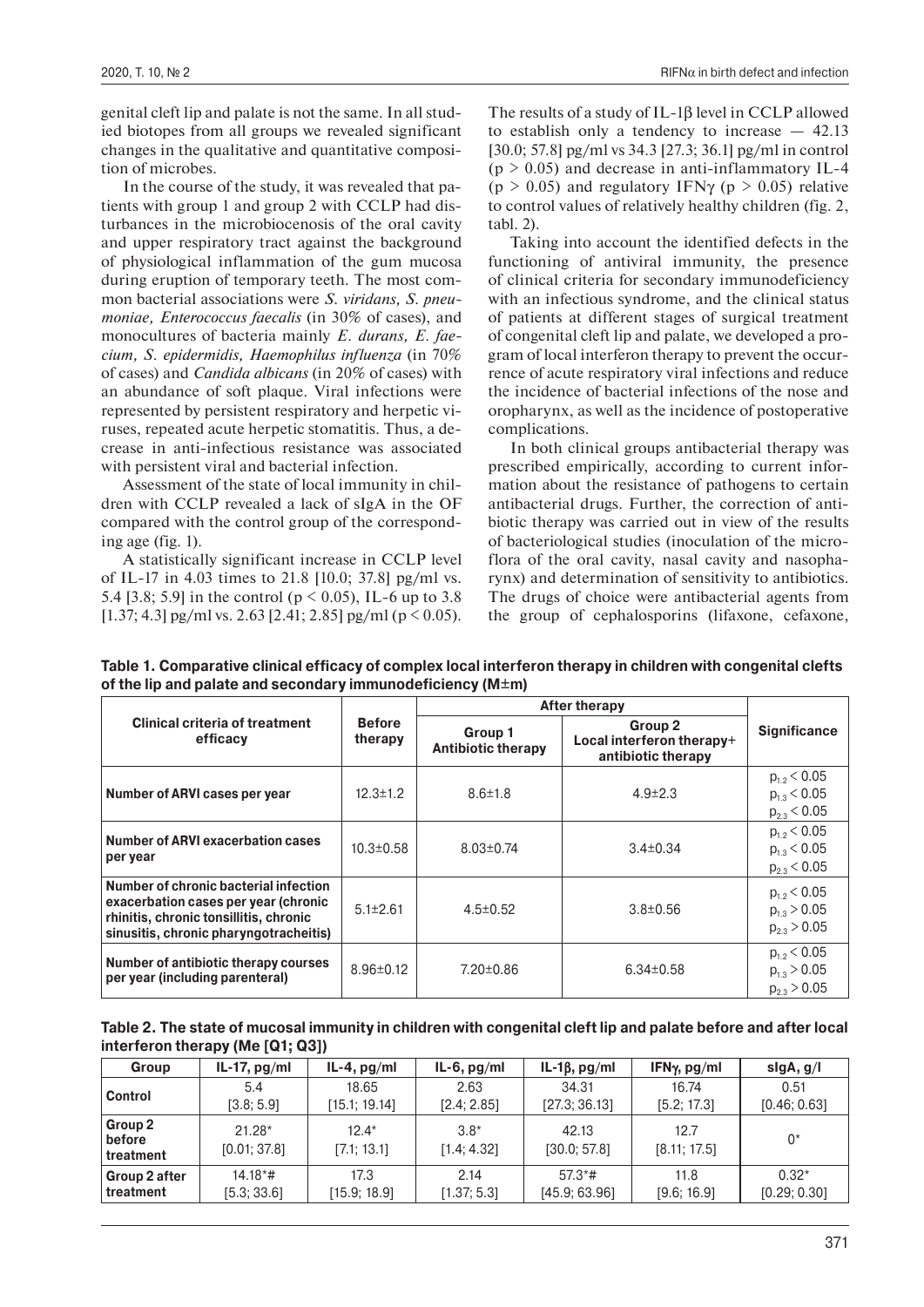

#### **Figure 1. Concentration of secretory immunoglobulin A in children with congenital cleft lip and palate before and after local interferon therapy**

Note: \*significance of control group.

cephalosporin, azaran, ceftriaxone, etc.). The dose of the drug and the duration of course was determined by the age of the child, its weight, concomitant somatic pathology and the nature of postoperative complications.

In children of group 2, a locally recombinant interferon α2b gel was used by application of the mucous membrane of oral cavity and nose 3–4 times a day 10 days before surgical treatment and within 1 month after surgical treatment starting on the second postoperative day.

The total duration of the course of local interferon therapy before and after surgical treatment was 10 days and 1 month accordingly.

After the complex treatment through the local interferon therapy with recombinant interferon alfa- $2b$  — gel in children of group 2 with CCLP, there was noted the appearance of sIgA 0.32 [0.29; 0.30] g/l in the OF ( $p < 0.05$ ), reaching a lower control value of 0.45 [0.34; 0.60] g/l, increase of the concentration of IL-4 to 17.3 [15.9; 18.96] pg/ml to a control level (p > 0.05), as well as a level of IL-1 $\beta$  to 57.3 [45.9; 63.96] pg/ml ( $p \le 0.05$ ) against the decrease in the

amount of IL-17 to 14.18 [5.3; 33.6] pg/ml ( $p \le 0.05$ ) and unchanging values of the concentration of IL-6, IFNγ (p > 0.05).

The developed tactics of local interferon therapy demonstrated a pronounced regression of local cytokine imbalance and partial but significant restoration of sIgA level. The comprehensive treatment allowed compensation for some defects of mucosal immunity in CCLP, which was clinically accompanied by a decrease in respiratory morbidity.

The first stage of surgical treatment in children of group 1 was complicated by suppuration and/ or disruption of sutures, long courses of antibiotic therapy, a long period of stay in the hospital, and a long period of rehabilitation. However, the inclusion of local interferon therapy in the comprehensive treatment in patients of group 2 demonstrated a pronounced clinical effect, manifested in a decrease in the incidence of acute respiratory viral infections in  $75.18 \pm 2.335$  cases, as well as the incidence of exacerbations of chronic foci of upper respiratory tract infection in 63.15±4.53% of cases, a decrease in the number of postoperative complications (suppuration of surgical sutures, surgical suture discrepancy) in all patients of this group  $-100\%$  of cases, faster healing of postoperative wounds in all patients, reduction of the duration of hospital stay by 25.34±0.98% as compared with group 1, which patients were not received local interferon therapy (p <  $(0.05)$ , a decrease in the duration of antibiotic use in 92.0±5.8% of children compared with group 1  $(p \le 0.05)$ , the effectiveness of rehabilitation increased in 100% of cases.

In addition, a 2.5–3-times decrease in the incidence of complicated and uncomplicated acute respiratory viral infections and their duration made it possible to conduct stage-by-stage surgical rehabilitation in time, to reduce in 1.3 times the number of hospital days and the duration of antibiotic therapy during surgical treatment, and also prevent the de-



#### **Figure 2. The cytokine profile of the oral fluid in children with congenital cleft lip and palate before and after local interferon therapy**

Note: \*p < 0,05 compared with control group, #p < 0,05 compared with group 2 before treatment.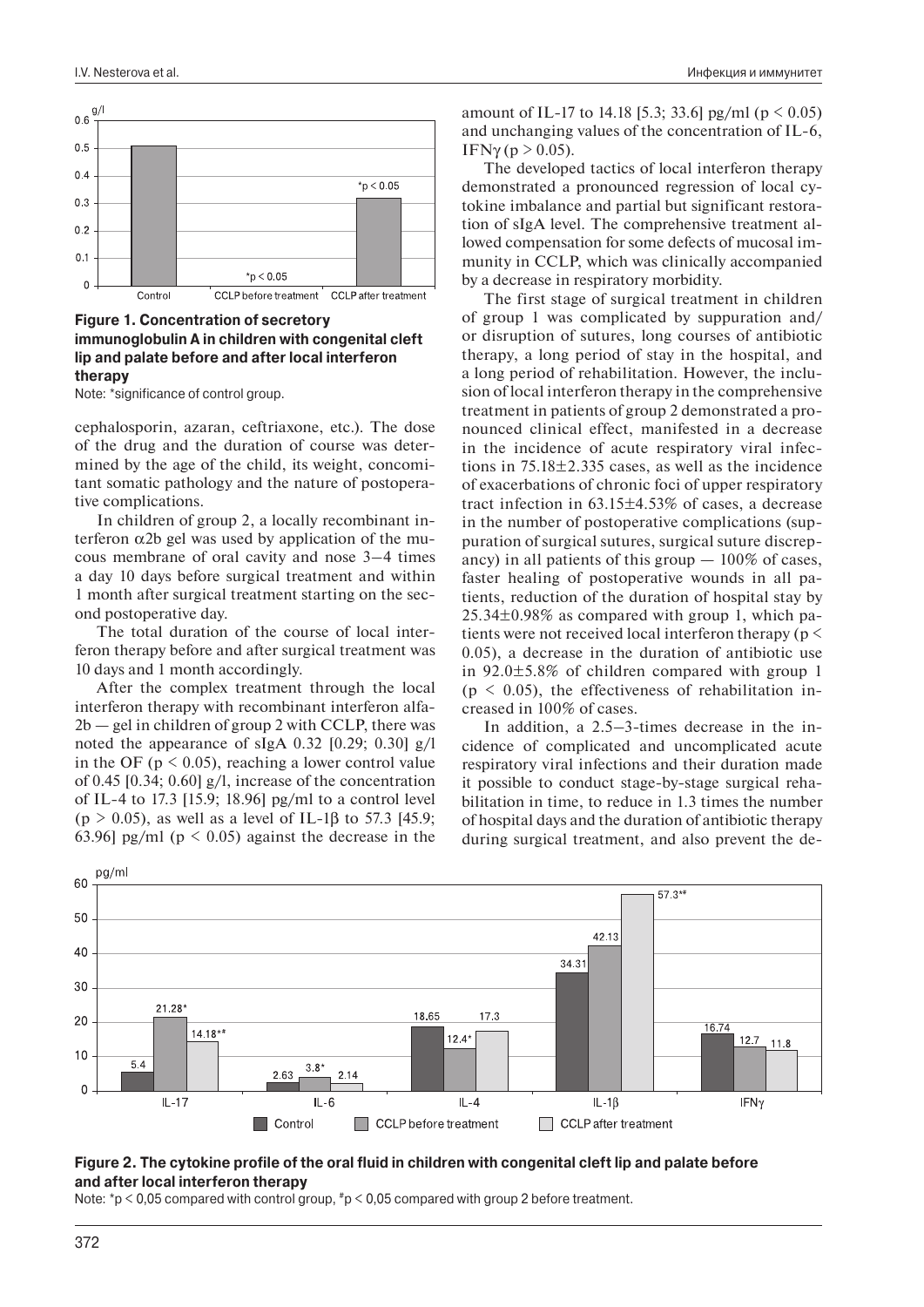velopment of both early and long-term postoperative complications (tabl. 1).

Studies have shown that the implementation of complex treatment with the inclusion of local interferon therapy with recombinant interferon alfa-2b — Viferon-gel of children of the 2nd group with CCLP allows to compensate for the disorders caused by both the functional immaturity of the immune system and the formation of various defects due to the presence of frequent respiratory infections due to congenital cleft lip and palate. Thus we noted the absence of various complications of the postoperative period, as well as a decrease in respiratory morbidity.

#### **Discussion**

Children of this age are characterized by a state of physiological inflammation of the gingival mucosa during teething, which in children with CCLP is associated with a constant additional viral load (persistence of respiratory and herpes viruses, acute herpetic stomatitis) and bacterial load represented by streptococcus associations At the same time there was a lack of acute clinical manifestations of the disease. Defects in the microbiocenosis of the mucous membranes of the oral and nasal cavity are the cause or consequence of the decrease in local and systemic immunity and of the immunity stress. Thus, a study of the ecological characteristics of the microflora of the oral cavity, nose and nasopharynx during cleft palate suggests that the pathology of the palate creates the conditions for the formation of dysbiosis in these biotopes, which is caused by certain physical, chemical and biological changes in the ecosystem, the degree of which increases with age.

It is notable, that an imbalance in the most important mediator of the inflammation development of IL-1 was revealed, the first manifestations of the biological effect of which are manifested in the activation of local protective reactions and anti-inflammatory IL-4 together with IFNγ, which are key factors determining the type of immune response and potentiating the expression of the secretory component of IgA. The established defects of mucosal immunity necessitate the development of new approaches to local immunotropic therapy aimed at the restoration of mucosal immunity of the mucous membranes of the oral and nasal cavities, which contributes to the regression of established defects and prevents the occurrence of repeated respiratory infections and postoperative complications. The pathology of the interferon system of congenital or acquired origin is very diverse. Numerous studies of recent years have convincingly shown the existence of primary and secondary acquired disorders in the IFN system, which is clinically manifested by atypically occurring viral and viral-bacterial infections. At the same time, the development of unusual clinical symptoms follows changes in the IFN system that occur both at the cellular and molecular levels. The complex of immunorehabilitation measures for immunocompromised children with viral respiratory and herpetic infections uses recombinant IFN $\alpha$ 2b in combination with antioxidants, due to the universal antiviral, antibacterial and immunomodulating nature of its action [7, 8].

#### Conclusion

Thus children with CCLP have clinical signs of secondary immunodeficiency with an infectious syndrome associated with impaired mucosal immunity, which is manifested in an imbalance of pro- and anti-inflammatory cytokines and a complete deficiency of secretory immunoglobulin A. Local interferon therapy, that is included in the comprehensive rehabilitation program, had a pronounced protective clinical effect, which was manifested in a decrease in the incidence of acute respiratory viral infections, a reduction of the number of postoperative complications, a reduction of the duration of hospital stay, a decrease in the duration of the use of antibacterial drugs, and a decrease in the number of exacerbations of chronic bacterial infection. Selected immunological criteria for assessing the state of mucosal immunity allow not only to conduct objective detection of its defects, but also to monitor the effectiveness of local interferon and immunotherapy.

#### Acknowledgments

This study was not supported by any organization or foundation.

#### **References**

- 1. Игнатьева О.В., Краснов М.В., Анохина А.В. Врожденные расщелины верхней губы и неба у детей в Чувашской Республике и оптимизация их лечения // Acta Medica Eurasica. 2015. № 3. С. 16–22. [Ignatyeva O., Krasnov M., Anokhina A. Congenital clefts of lip and palate in infants in chuvash republic and optimization of their treatment. *Acta Medica Eurasica, 2015, no. 3, pp. 16–22. (In Russ.)*]
- 2. Леонтьев В.К., Воронин В.Ф., Шестаков В.Т. Микрофлора полости рта. М.: Медицинская книга, 2000. 21 с. [Leontyev V.K., Voronin V.F., Shestakov V.T. Microflora of the oral cavity. *Moscow: Medical Book, 2000. 21 p. (In Russ.)*]
- 3. Лобейко В.В., Иорданишвили А.К., Малышев М.Е. Возрастная характеристика иммунологических показателей слюны у взрослых людей // Кубанский научный медицинский вестник. 2015. Т. 150, № 1. С. 74–79. [Lobeyko V.V., Iordanishvili A.K., Malyshev M.E. Markers of saliva secretory immunity of persons of different age, lives in St. Petersburg and Leningrad region. *Kubanskiy nauchnyy meditsinskiy vestnik = Kuban Scientific Medical Bulletin, 2015, vol. 150, no. 1, pp. 74–79. doi: 10.25207/1608-6228-2015-1-74-79 (In Russ.)*]